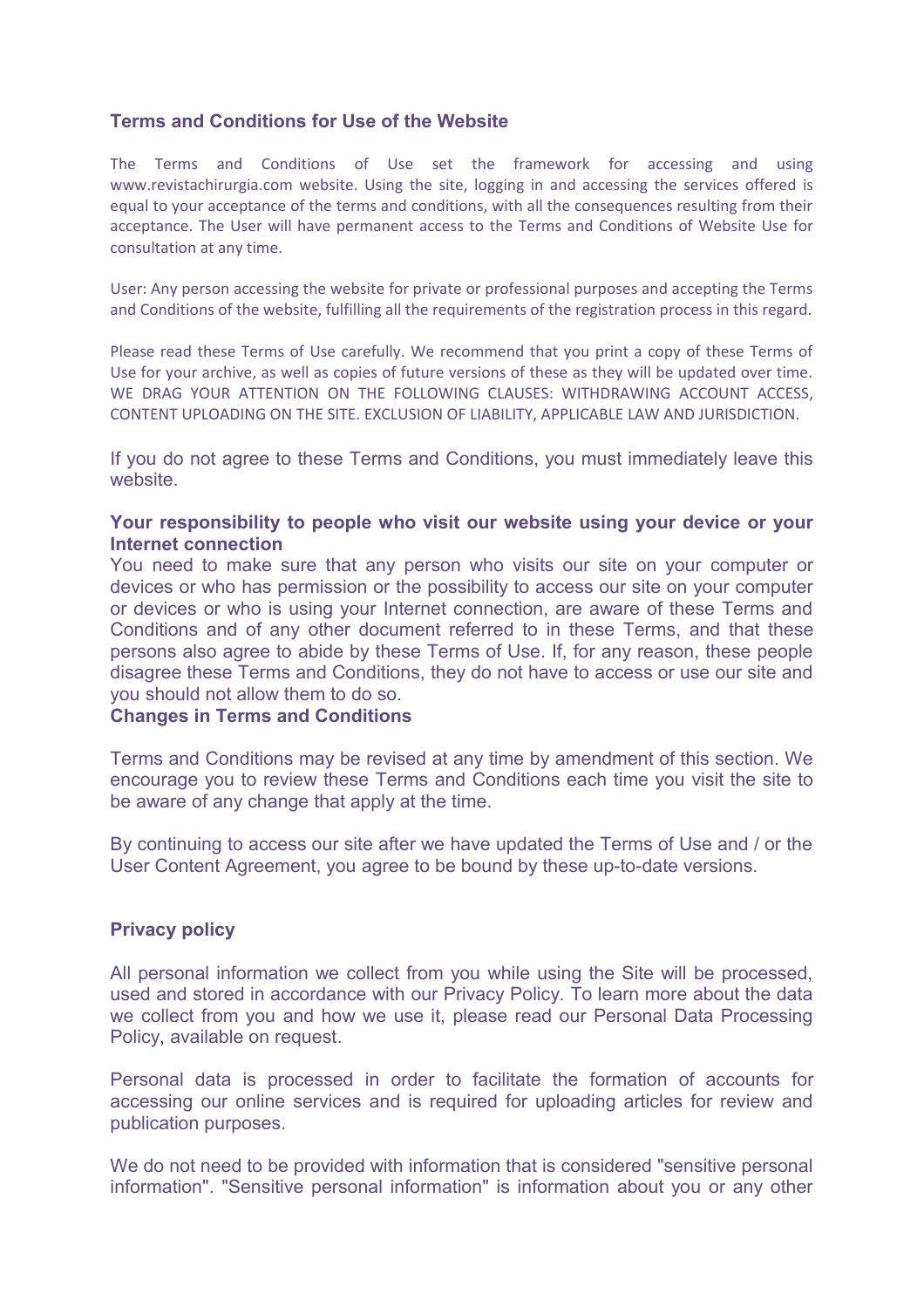person who discloses your racial or ethnic origin, political opinions, religious or philosophical beliefs, criminal record, membership of trade unions, or genetic data, biometric data, look at your health, sexual life or sexual orientation. We do not provide the data collected to third parties.

### **Your account details**

When you create your account, you must provide accurate and complete information. If we provide you with account information such as username, identification number, account code and / or password, you must keep this information confidential and secret and not disclose it to anyone.

All account information is provided only for the use of the account holder, and not for any other person. You are responsible for any consequence of unauthorized access to your account due to any disclosure of your account information to any third party.

If you know or suspect that the privacy of your login information has been compromised, for example by disclosing this information to a third party, you must immediately change your password. If you cannot change your password, you must immediately notify us by e-mail at admin@revistachirurgia.ro.

## **Cookies**

The website www.revistachirurgia.ro does not use cookies (either essential or nonessential) or similar technologies on the site.

We do not use either IP addresses to analyze the site users' browsing habits.

Cookies are small texts sent by a web site's server to a web browser, RAM, or hard drive and then stored.

"Essential" cookies are automatically placed on your computer, laptop or any device that can access or operate the company's website.

"Non-Essential" cookies and other similar technologies are only placed on the computer or on the user's device if they have given their explicit consent.

Internet browsers (Google Chrome etc.) are likely to use certain cookies to monitor access to our site, for example, for those who advertise, or for statistical or security reasons. However, we do not have access to and cannot control these cookies of third parties.

### **Website Access**

We cannot guarantee that: (a) the website will be available at any time or from any geographic location; (b) your access to the site will be continuous or uninterrupted; (c) the website will be accessible or optimized for all browsers, computers, tablets, phones or viewing platforms; or (d) the content will not be free from errors or omissions.

We cannot quarantee that our site does not contain viruses or other programs sent intentionally throughcyber-attacks. We make reasonable efforts to prevent such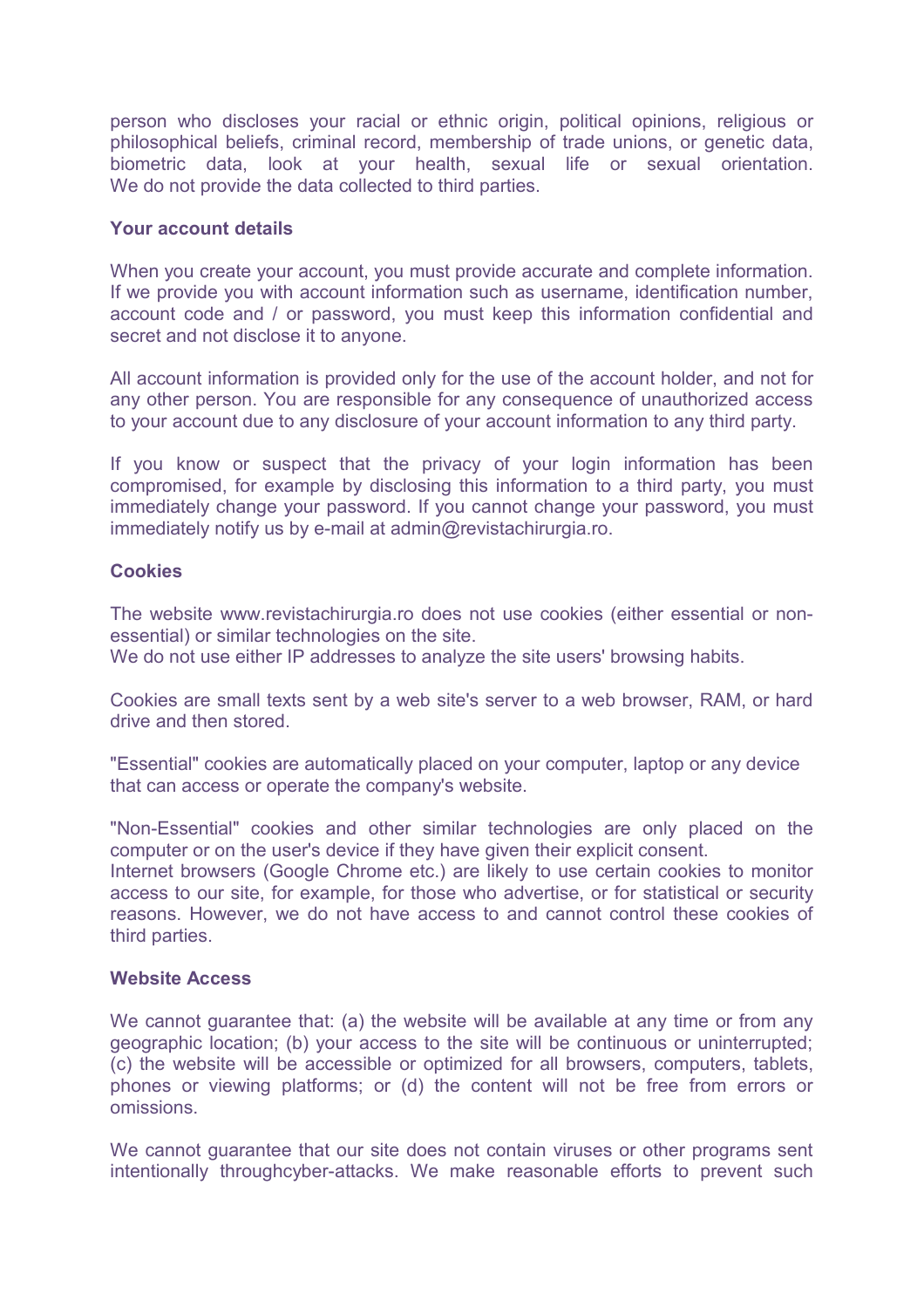viruses or bugs from disturbing our site. However, you need to make sure that you have up-to-date and effective antivirus protection on your computer or other navigation device.

We reserve the right to suspend access in whole or in part to the website for any reason, including for commercial or operational reasons, such as improving the appearance or functionality of the site, contentupdating, periodic maintenance, or resolving any issues that we could face.

Although it is possible to access the website from other countries, as subjects of Romanian law, we do not make any statement regarding the compliance of our site with the legal requirements in force in any jurisdiction other than Romania or the adequacy of the content available on the site for users from other jurisdictions.

### **Withdrawal of account access**

We reserve the right to withdraw access to the account without prior notice for any actual or suspected violation of these Terms and Conditions or any other document mentioned therein, including, but not limited to, cases where we suspect that this account has been accessed without authorization or any other login information has been disclosed without authorization.

### **Uploading content to website. Disclaimer**

The site includes the feature that allows you to upload content directly to the Site  $-$ *SubmitArticle*.

Our User Content Agreement sets out the terms in which you are allowed to upload content to our site and use its functions. When you use Submit Article, you agree that you will not upload scandalous, obscene, racist, threatening or otherwise lawful content, assuming your personal responsibility for own actions.

You explicitly agree that we will not be liable for any defamatory, offensive or illegal content or conduct of any third party and that the risk of harm or damage to the foregoing is entirely based on your actions.

Contentloaded must comply with ethical rules, quotation rules, not infringe intellectual property rights, and not disclose personal data to others without their consent.

We will not be liable to you or third parties for the content posted by you or any other user of the Site.

You will fully cooperate when asked by us to deal with any claim.

To the extent that any of the provisions of this clause are inapplicable as total exclusions of liability, they will be construed as limitations of liability, limiting our liability to you to the fullest extent permitted by law.

#### **Activities prohibited**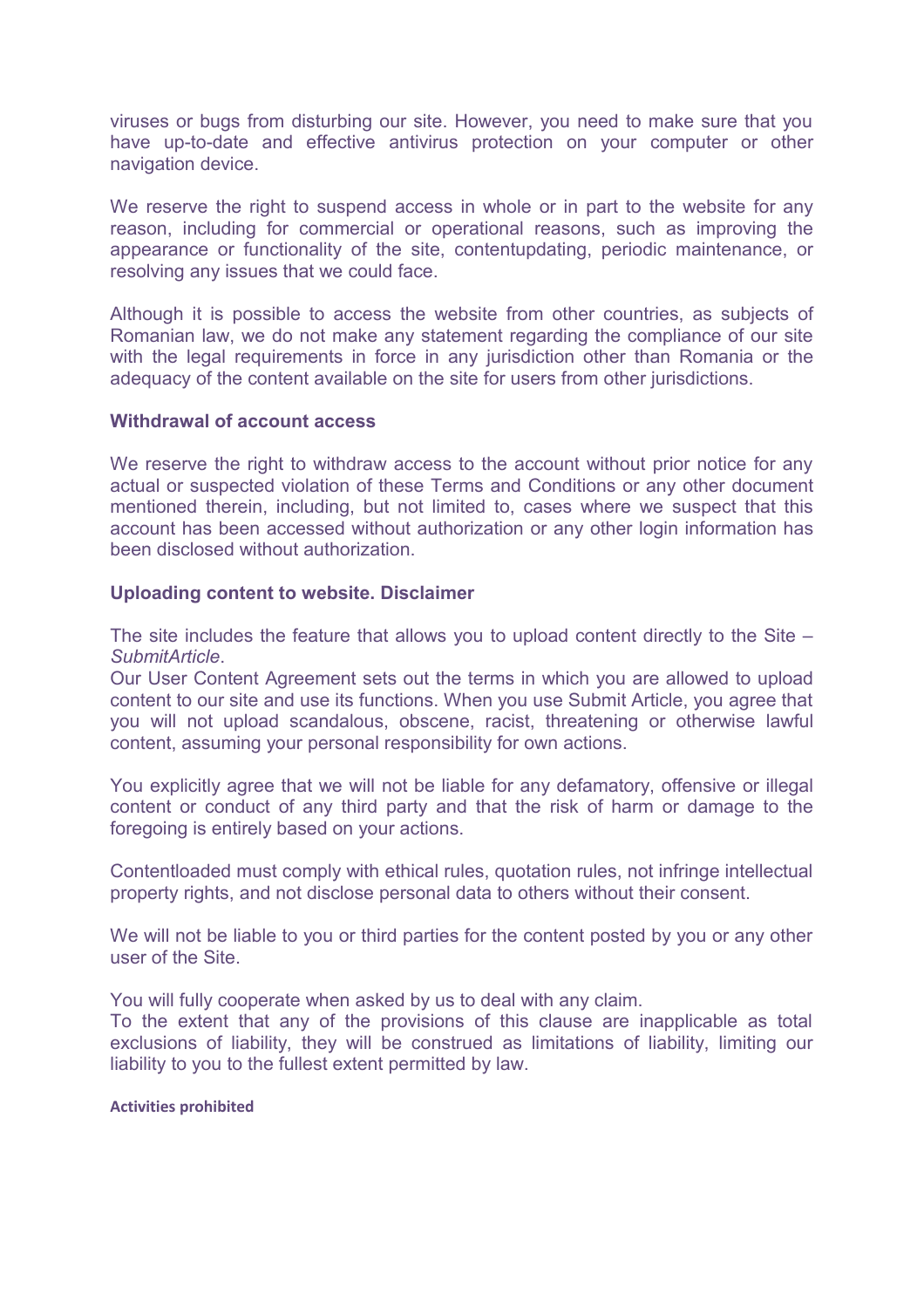The following activities are prohibited on the Chirurgia website and may lead to the suspension or termination of the registration, in addition to the personal liability for damages caused by potential malicious actions:

- uploading or placing any virus or other harmful code on the Chirurgia website;
- any automatic or robotic data collection or crawling of the site for data of any kind;
- any activity that is or is likely to cause harm to an Chirurgia.

# **Use of articles published**

You may use the articlespublished, free of charge, for non-commercial purposes without our our prior prior consent. You may not use any published article for commercial purposes without our prior written consent and payment of the appropriate fees, even if you are the author. The article or part of any published article (abstract) may be posted / uploaded to any third party web site (eg. PubMed, Web of Science, CrossRef).

# **Article publishing fee**

Upon acceptance, the author agrees to pay the publishing fee. Invoices are paid by the due date specified in our invoice.

## **Disclaimer**

The data, opinions, and statements contained in articles published in Chirurgia are within the responsibility of the authors, not of the editor and the publisher.

## **Applicable law and jurisdiction**

These Terms and Conditions of Use will be governed solely by the laws of Romania and will be subject to the exclusive jurisdiction of the courts in Romania, within the territorial competence of Bucharest courts.

You and Chirurgia agree to seek in good faith to resolve any dispute through discussions and good faith negotiations before reaching a litigation.

You (and also any third party for or on behalf of which you manage an account or activity on the website) agree to defend us (at our request), to indemnify us against any claim, liability, including, without limitation, legal fees and costs arising out of or in any way related to any of the following (including as a result of your direct website activity or those performed on your behalf): (a) uploading your material, accessing or using the website;

(b) violation or alleged breach of these Terms and Conditions of Use;

(c) violation of third parties' rights, including, but not limited to, any infringement of any intellectual property right, publicity, confidentiality, property, or the right to privacy;

(d) violation of any laws, rules, regulations, codes, statutes, ordinances, or orders of any governmental and quasi-governmental authority, including, but not limited to, all regulatory, administrative and legislative authorities;